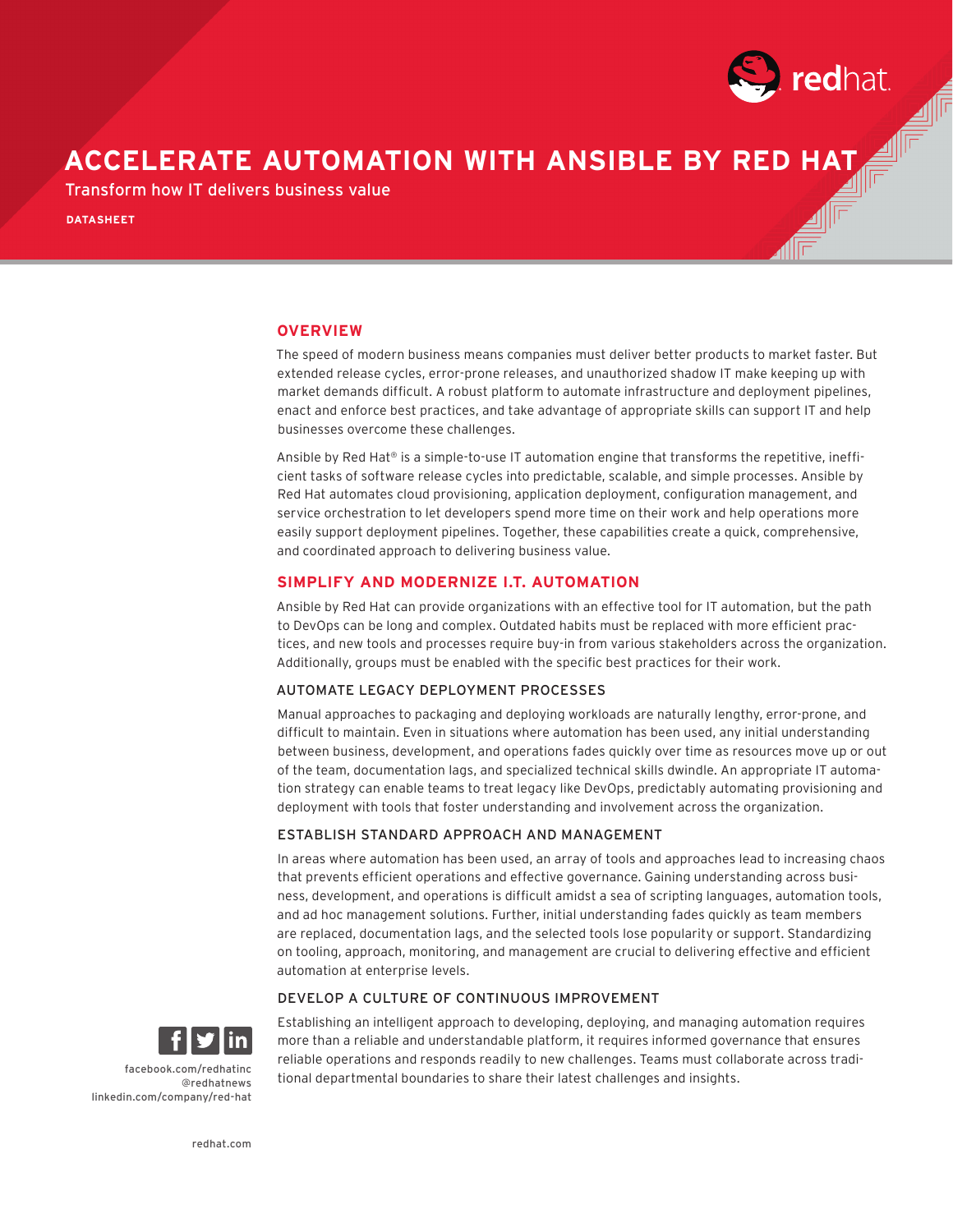

# **IMPROVE I.T. AUTOMATION TO ACCELERATE VALUE**

Red Hat Consulting helps customers successfully adopt and integrate Ansible to create and sustain standardized, centralized automation practices that add business and market value and build a solid foundation for DevOps.

Using a solution delivery framework (SDF), Red Hat experts help customers quickly, iteratively, and strategically achieve value while building enterprise-wide capabilities. This SDF provides a simple yet powerful outline that can be adjusted and scaled as needed. It consists of three stages that deliver value with each iteration: Discover, Design, and Deploy.



Across these stages, Red Hat Consulting applies a set of products, services, and custom engagements to help customers design, build, and scale an automation strategy that meets their unique business needs.

| <b>SOLUTION PHASE</b> | <b>DESCRIPTION</b>                                                                                                                         |
|-----------------------|--------------------------------------------------------------------------------------------------------------------------------------------|
| Discover              | Discuss goals, solution approaches, and next steps to:                                                                                     |
|                       | • Identify challenges and potential issues as well as viable approaches<br>and technologies, necessary participants, and desired outcomes. |
|                       | • Outline current state, target state, and opportunities for change.                                                                       |
| Design                | Develop an intelligent plan that delivers a(n):                                                                                            |
|                       | • Analysis of the current state architecture and organizational<br>practices for the migration.                                            |
|                       | • Strategy across people, processes, and technologies to deliver and<br>scale IT services.                                                 |
|                       | • Architecture definition that addresses target environments.                                                                              |

# RED HAT CONSULTING ANSIBLE SOLUTION DELIVERY FRAMEWORK